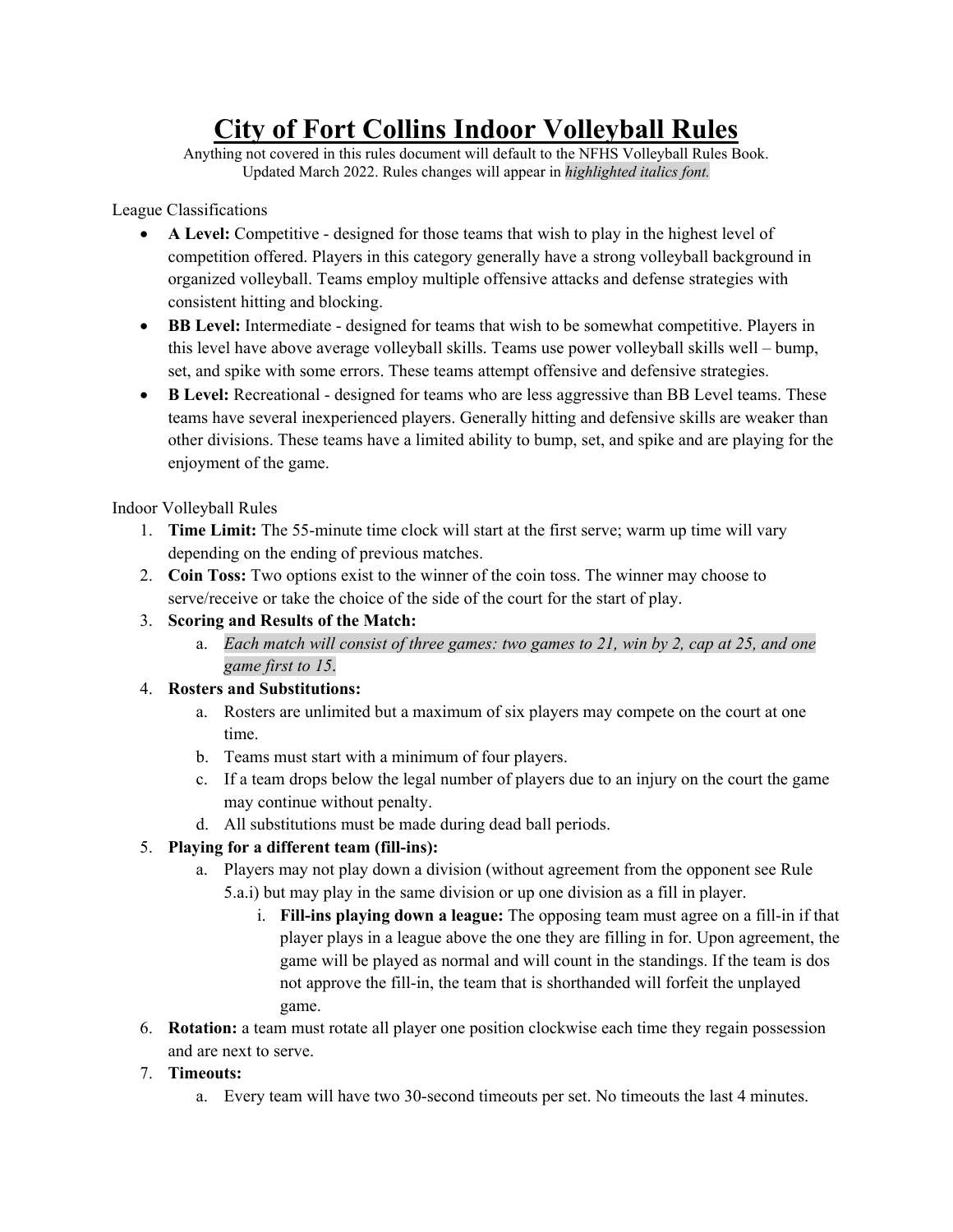- b. In the event of an injury the clock will be stopped for a reasonable amount of time.
- 8. **Serving:** The player serving the ball, to start a point, must be behind the back line at the time they strike the ball. If the server jumps, they must leave the floor behind the line but may contact the ball in front of the line, provided they aren't touching the ground in the court, prior to hitting the ball.
	- a. Jump serving is not allowed in B leagues

# 9. **Ball Contact:**

- a. Teams are allowed up to 3 hits during an offensive possession to return the ball over the net.
- b. No player may touch the ball more than one time in a row
- c. A block attempt, at the net, is not considered to be player or team touch, and does not count against their individual or team total for that possession
- d. Nobody in the back row may block at the net

# 10. **Ceilings/Walls:**

- a. Any ball that touches the ceiling may be played if the ball comes down on the hitting teams side of the court and that teams has not used all three of their touches.
- b. Any ball that touches the surrounding walls or backboards will be considered out of play.
	- i. This does not include raised backboards over both ends of the court.
	- ii. A player may not use the wall in order to gain an advantage on the play.
	- iii. There is an area around any obstruction (e.g. bleachers, tarps) that is automatically out at the referees discretion.

# 11. **Penalty Card:**

- a. Yellow Card-1<sup>st</sup> Warning
- b. Red Card-Loss of rally (serve and point to the other team)
- c.  $Red + Yellow Loss of really (serve and point to the other team)$ 
	- i. Must leave gym for the remainder of the night and Sports Supervisor will determine if any further action needs to take place.
- 12. **Uniforms:** Uniforms and numbers are not required for City of Fort Collins play.

# **Mixed League Rule Modifications (formerly Coed)**

- 13. **Number of Players** 
	- a. A maximum of three males may participate on the court if a full team is present. *At no time, can there be a difference greater than 1 between the total number of men and the other players on the court (ex: 3:3, 2:3, 3:2, 2:2 are all legal rosters).*

#### 14. **Substitutions:**

b. Substitutions may be made during any dead ball provided they do not violate the gender ratio of on the court.

# 15. **Contact Rule:**

- c. *If a team contacts the ball more than one time during the offensive action, at least one contact must be made by a player other than a man.*
- d. *A ball contacted by more than one man, without a player with a different gender having contacted it, remains alive and doesn't become an illegal hit until it fully crosses the plane of the net or is legally contacted by an opponent.*